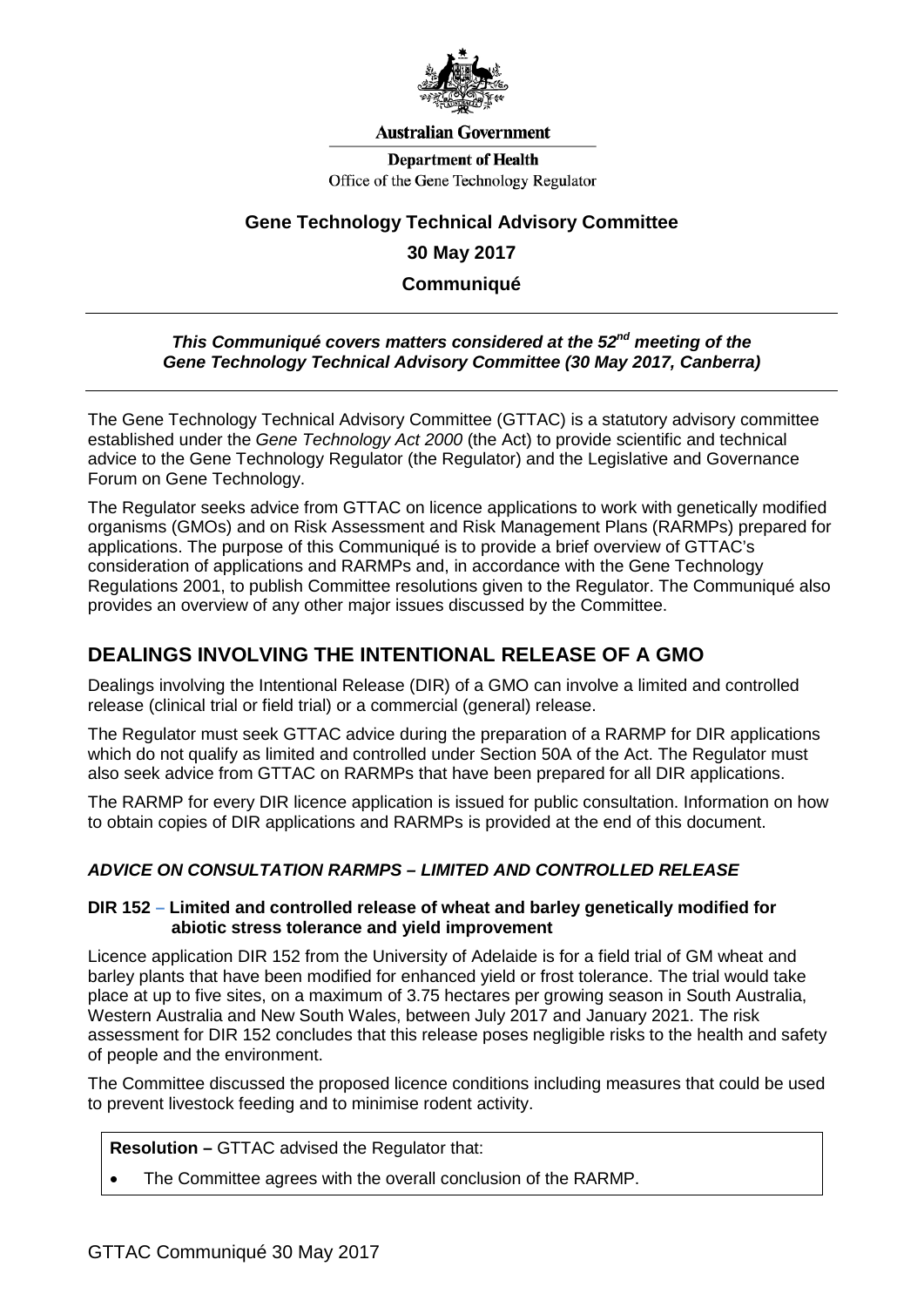#### **DIR 153 – Limited and controlled release of sorghum genetically modified for grain quality traits**

Licence application DIR 153 from the University of Queensland is for a field trial of GM sorghum plants that have been modified for increased seed protein content, increased seed protein digestibility, increased seed size and/or a larger number of seeds. The trial would take place between October 2017 and June 2020 in south-east Queensland.

GTTAC noted key the key points in the consultation RARMP including the conclusion that this release poses negligible risks to the health and safety of people and the environment.

The committee agreed with the additional information identified in the RARMP that may be required to assess a future application involving the GMOs, in particular regarding the potential for increased toxicity or allergenicity, and the potential for dispersal of sorghum seed by birds in Australia.

GTTAC discussed the draft licence conditions in some detail, including the measures to deter birds and the proposed isolation zone, noting that this is the first application to the Regulator for a trial of GM sorghum. The committee made specific suggestions for additional information to include in the RARMP, as detailed in the resolutions, as well as minor revisions to improve the document.

**Resolution –** GTTAC advised the Regulator that:

- The committee agrees with the overall conclusions of the RARMP
- The Regulator should further consider the potential for spread by birds
- The Regulator should further consider the potential for gene flow to nearby sorghum seed breeding activities
- The Regulator should consider providing further detail in relation to the grain traits of the parental sorghum lines (refer paragraph 113 of the consultation RARMP) and in relation to the potential for the GMOs to cross with *S. bicolor* subsp. *arundinaceum* (refer paragraph 147 of the consultation RARMP).
- The Regulator should consider some specific text revisions identified to improve readability and clarity

### **DIR 154 – Limited and controlled release of a GM vaccine for chickens, Vaxsafe® ILT**

Bioproperties Pty Ltd has sought approval to trial, under limited and controlled conditions, a live attenuated GM vaccine, Vaxsafe® ILT, for the protection of chickens against *Infectious laryngotracheitis virus*. The proposed trial would take place on selected chicken farms in New South Wales and Victoria over a five year period.

GTTAC noted that the APVMA has issued a permit to Bioproperties Pty Ltd that includes instructions for the use, storage and disposal of the GM vaccine, and imposes biosecurity measures for poultry production. Key points discussed by the committee included:

- The selection of trial sites, including the location in relation to other farms and the capability of the facilities to confine the chickens
- The risk of exposure of wild birds to the GM vaccine
- The potential for spread of the GM vaccine by air or during disposal
- The potential for recombination of the GMO with other strains of the virus, noting that this would likely lead to an attenuated organism and that APVMA requirements would reduce the likelihood of recombination occurring

GTTAC was satisfied that any risks could be managed and agreed with the conclusion of the RARMP for DIR 154, that risks to the health and safety of the environment from the proposed release are negligible.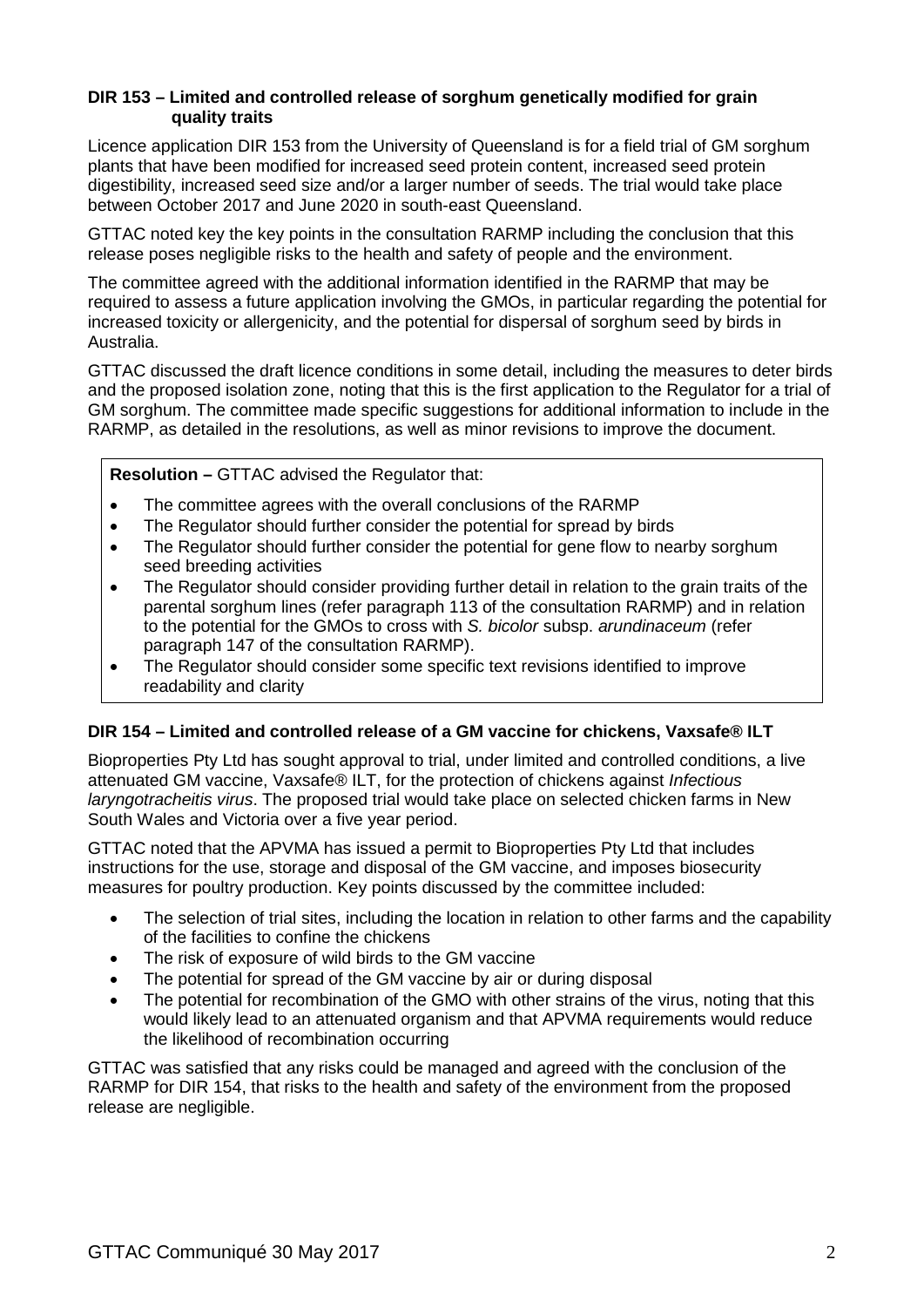**Resolution –** GTTAC advised the Regulator that:

- The Committee agrees with the overall conclusions of the RARMP
- The Regulator should further consider trial locations where birds are able to be appropriately contained during the virus shedding period.
- The Regulator should further consider potential consequences of infection in other birds

## *ADVICE ON APPLICATIONS – COMMERCIAL RELEASE*

#### **DIR 155 – Commercial release of canola genetically modified for omega-3 oil content (DHA canola)**

NuSeed Pty Ltd is seeking approval for commercial cultivation of a GM canola line, DHA canola, in Australia. DHA canola has been modified for production of long chain omega-3 polyunsaturated fatty acids in the seed oil. GTTAC was advised that the following key matters had been identified for consideration in the RARMP:

- the potential for the GM canola to be harmful to people through toxicity or allergenicity
- the potential for the GM canola to be harmful to other desirable organisms through toxicity
- whether the introduced trait of altered oil content will increase the potential for the GM canola to spread and persist, leading to harm to the environment
- the potential for harm to result from gene flow to other sexually compatible Brassica species.

Advice was sought from the Committee in relation to these and any other issues that should be considered in preparation of the RARMP for this application.

GTTAC noted that data from the field trial of the GMO conducted under DIR 123 had been included in the application for DIR 155. GTTAC discussed other approvals required, including an import permit from the Department of Agriculture and Water Resources, and approval from Food Standards Australia New Zealand for food made from the GM canola.

### **Resolution –** GTTAC advised the Regulator that:

• The Committee agrees that the Regulator should consider those matters identified in the agenda paper when preparing the RARMP

# **OTHER ADVICE**

### **The Biology of sorghum**

Biology documents are prepared by the OGTR to provide an overview of baseline biology information relevant to risk assessment of genetically modified forms of the species.

GTTAC reviewed the biology document prepared for sorghum, which is available on the Biology [Documents](http://www.ogtr.gov.au/internet/ogtr/publishing.nsf/Content/biology-documents-1) page of the OGTR website. The Committee commended the OGTR on the document and suggested a number of edits to improved clarity and readability. The Committee noted the importance of these documents as references that are widely used both in Australia and overseas.

**Resolution –** GTTAC advised the Regulator that:

- The Regulator should consider making some minor changes to help improve understanding by a non-scientific audience
- The Regulator should consider further reference to relevant Food and Agriculture Organisation (UN) or Food Standards Australian New Zealand documents
- The Regulator should consider adding some further details about germination/dormancy studies